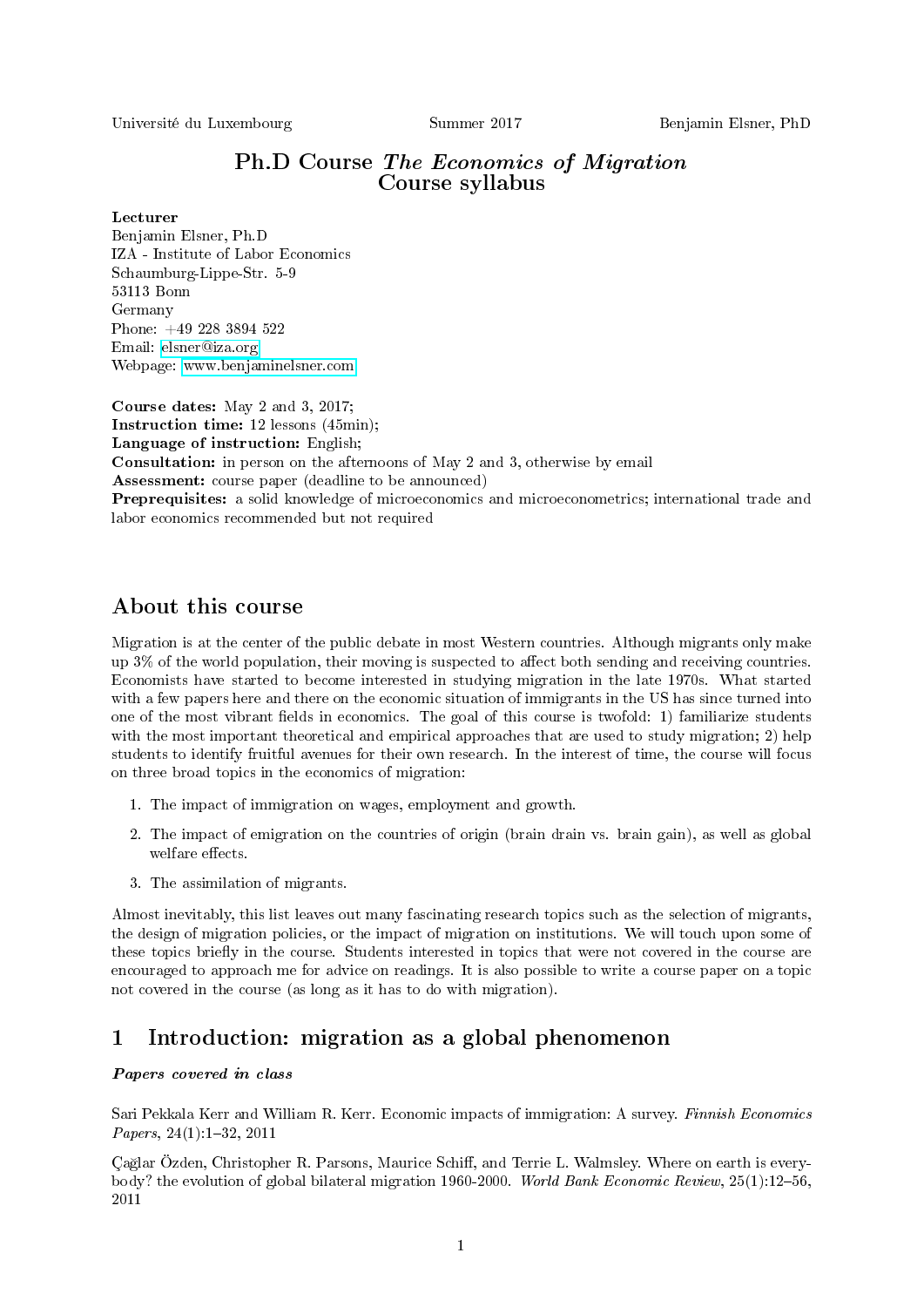Quamrul Ashraf and Oded Galor. The out-of-africa hypothesis: Human genetic diversity and comparative economic development. American Economic Review, 103(1):1-46, 2013

Bogdan State, Ingmar Weber, and Emilio Zarheni. Studying inter-national mobility through ip geolocation. In Proceedings of the sixth ACM international conference on Web search and data mining. ACM, 2013

# 2 Immigration and the Labor Market

## 2.1 The Impact on Wages and Employment

Papers covered in class

David Card. The impact of the mariel boatlift on the miami labor market. Industrial and Labor Relations  $Review, 43(2):245-257, 1990$ 

George J. Borjas. The wage impact of the marielitos: A reappraisal. Industrial and Labor Relations Review, forthcoming

David Card. Immigrant inflows, native outflows and the labor market impact of higher immigration. Journal of Labor Economics,  $19(1):22-64$ ,  $2001$ 

George J. Borjas. The labor demand curve is downward sloping: Re-examining the impact of immigration on the labor market. The Quarterly Journal of Economics,  $118(4):1335-1374$ , 2003

Gianmarco Ottaviano and Giovanni Peri. Rethinking the effects of immigration on wages. Journal of the European Economic Association,  $10(1)$ :152-197, 2012

Christian Dustmann, Tommaso Frattini, and Ian Preston. The effect of immigration along the distribution of wages. Review of Economic Studies, forthcoming, 2012

Christian Dustmann and Ian Preston. Estimating the impact of immigration on wages. Journal of the European Economic Association,  $10(1)$ :216-223, 2012

Bernt Bratsberg and Oddbjorn Raaum. Immigration and wages: Evidence from construction. Economic Journal, forthcoming, 2012

George J. Borjas and Kirk B. Doran. The collapse of the soviet union and the productivity of american mathematicians. The Quarterly Journal of Economics,  $127(3)$ :1143-1203, 2012

Mette Foged and Giovanni Peri. Immigrants? effect on native workers: New analysis on longitudinal data. American Economic Journal: Applied Economics, 8(2):1-34, 2015

George J. Borjas. Native internal migration and the labor market impact of immigration. The Journal of Human Resources,  $XLI(2):221-258$ , 2006

Patricia Cortés and Jessica Pan. Foreign nurse importation to united states and the supply of native registered nurses. Journal of Health Economics, 37:164-180, 2014

Patricia Cortés and Jessica Pan. Outsourcing household production: Foreign domestic workers and native labor supply in hong kong. *Journal of Labor Economics*,  $31(2):327-371$ ,  $2013$ 

Ethan Lewis. Immigration, skill mix, and capital skill complementarity. The Quarterly Journal of  $Economics, 126:1029-1069, 2011$ 

Gianmarco I. P. Ottaviano, Giovanni Peri, and Greg C. Wright. Immigration, offshoring and american jobs. American Economic Review,  $103(5)$ :1925-1959, 2013

Christian Dustmann, Uta Schönberg, and Jan Stuhler. Labor supply shocks, native wages, and the adjustment of local employment. The Quarterly Journal of Economics,  $132(1):435-483$ ,  $2017$ 

Christian Dustmann, Uta Schönberg, and Jan Stuhler. The impact of immigration: Why do studies reach such different results? *Journal of Economic Perspectives*,  $30(4):31-56, 2016$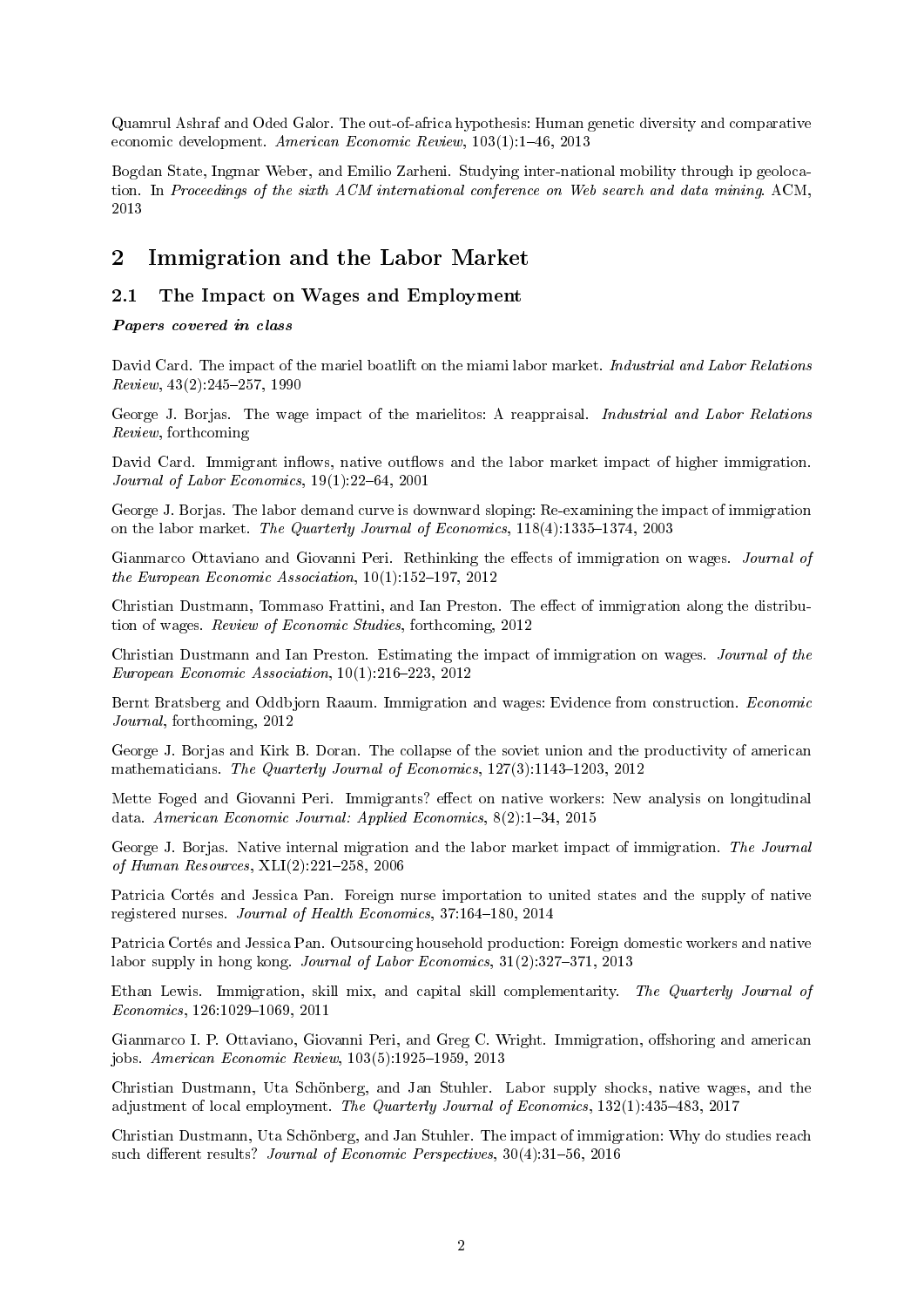Abdurrahman Aydemir and George J. Borjas. Attenuation bias in measuring the wage impact of immigration. Journal of Labor Economics,  $29(1):69-112$ ,  $2011$ 

David Card and Giovanni Peri. Immigration economics by george j. borjas: A review essay. Journal of  $Economic\ Literature, 54(4):1333-1349, 2016$ 

### Additional readings

Rachel M. Friedberg. The impact of mass migration on the israeli labor market. The Quarterly Journal of Economics,  $116(4)$ :1373-1408, 2001

Giovanni Peri and Chad Sparber. Task specialization, immigration and wages. American Economic Journal: Applied Economics,  $1(3)$ : 135-169, 2009

### 2.2 Immigration and the broader economy

### Papers covered in class

William R. Kerr and William F. Lincoln. The supply side of innovation: H-1b visa reforms and us ethnic invention. Journal of Labor Economics,  $28(3)$ : 473-508, 2010

Giovanni Peri, Kevin Shih, and Chad Sparber. Stem workers, h1b visas and productivity in us cities. Journal of Labor Economics,  $33:S235-S255, 2015$ 

Erik Hornung. Immigration and the diffusion of technology: The huguenot diaspora in prussia. American Economic Review, forthcoming, 2013

George J. Borjas. The economic benefits from immigration. *Journal of Economic Perspectives*,  $9(2):3-22$ , 1995

George J. Borjas. Does immigration grease the wheels of the labor market. Brookings Papers on Economic  $Activity, 1:69-119, 2001$ 

Brian C. Cadena and Brian K. Kovak. Immigrants equilibrate local labor markets: Evidence from the great recession. American Economic Journal: Applied Economics,  $8(1):257-290$ , 2016

Nathan Nunn, Nancy Qian, and Sandra Sequeira. Migrants and the making of america: The short- and long-run effects of immigration during the age of mass migration. Harvard University, mimeo,  $2017$ 

#### Further readings

Jennifer Hunt and Marjolaine Gauthier-Loiselle. How much does immigration boost innovation? American Economic Journal: Macroeconomics, 2:31-56, 2010

Ufuk Akcigit, John Grigsby, and Tom Nicholas. Immigration and the rise of american ingenuity. NBER Working Paper, 23137, 2017

Brian C. Cadena. Recent immigrants as labor market arbitrageurs: Evidence from the minimum wage. Journal of Urban Economics, forthcoming, 2013

Brian C. Cadena. Native competition and low-skilled immigrant inflows. Journal of Human Resources, 48(4):910944, 2013

Giovanni Peri. Immigrants, productivity, and labor markets. Journal of Economic Perspectives, 30(4):3-30, 2016

Philipp Ager and Markus Brückner. Cultural diversity and economic growth: Evidence from the us during the age of mass migration. European Economic Review,  $64:76-97$ ,  $2013$ 

Alberto Alesina, Johann Harnoss, and Hillel Rapoport. Birthplace diversity and economic prosperity. Journal of Economic Growth,  $21(2):101-138$ ,  $2016$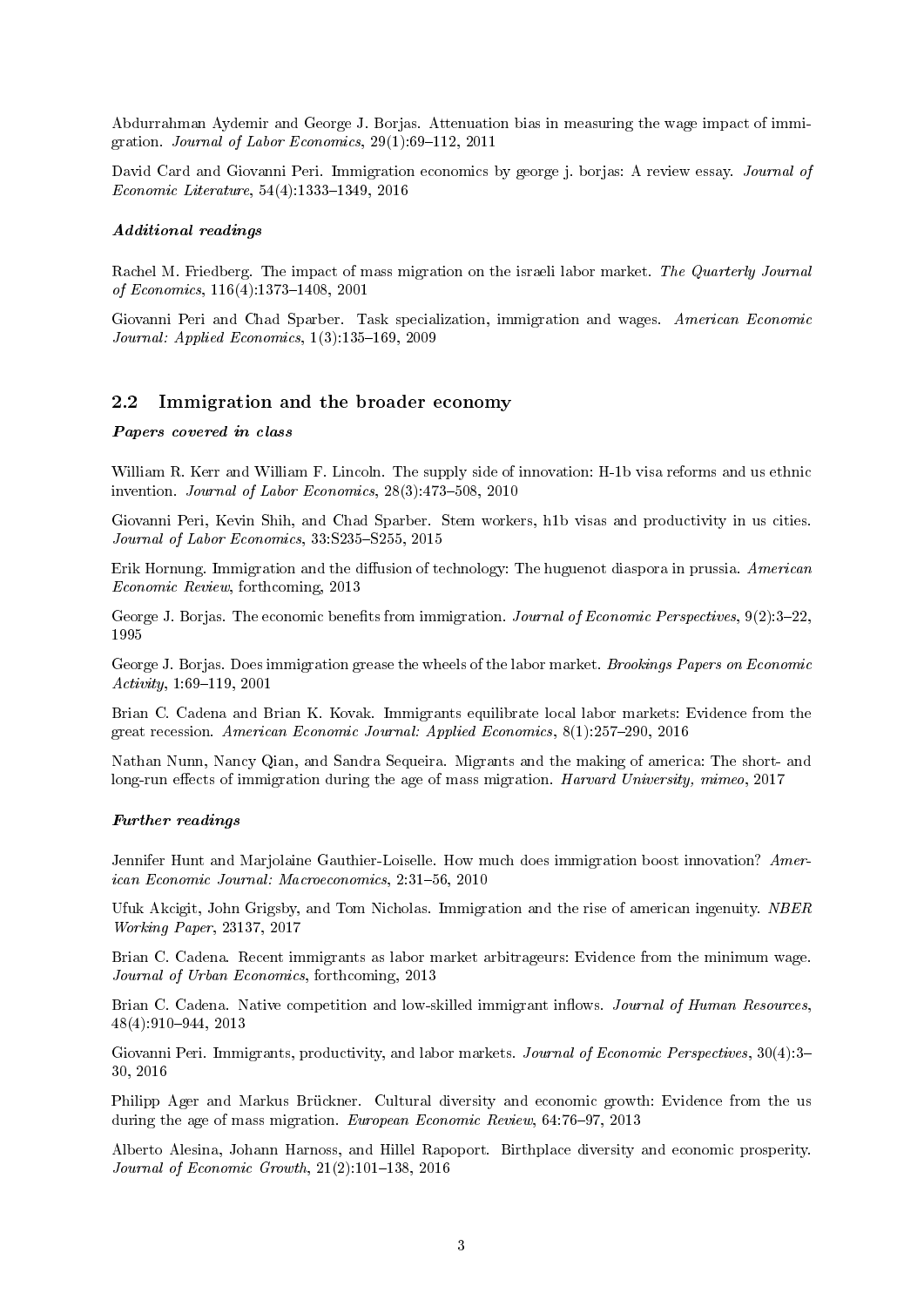Ethan G. Lewis. Immigration and production technology. Annual Review of Economics, forthcoming, 2013

Louis Putterman and David N. Weil. Post-1500 population flows and the long-run determinants of economic growth and inequality. The Quarterly Journal of Economics,  $125(4):1627-1682$ ,  $2010$ 

Christian Dustmann and Albrecht Glitz. How do industries and firms respond to changes in local labor supply? Journal of Labor Economics,  $33(3)$ :711-750, 2015

Sebastian Braun and Michael Kvasnicka. Immigration and structural change: Evidence from post-war germany. Journal of International Economics, forthcoming, 2014

Konrad B. Burchardi, Thomas Chaney, and Tarek A. Hassan. Migrants, ancestors, and investments. NBER Working Paper, 21847, 2016

Saul Lach. Immigration and prices. Journal of Political Economy, 115(4):548-567, 2007

Gianmarco I. P. Ottaviano, Giovanni Peri, and Greg C. Wright. Immigration, offshoring and american jobs. American Economic Review, 103(5):1925-1959, 2013

## 3 Migration and Global Welfare

### 3.1 Brain Drain vs. Brain Gain

### Papers covered in class

Herbert B. Grubel and Anthony D. Scott. The international flow of human capital. The American Economic Review,  $56(1/2)$ :268-274, 1966

Jagdish Bhagwati and Koichi Hamada. The brain drain, international intergration of markets for professionals and unemployment. Journal of Development Economics, 1(1):19-42, 1974

Michel Beine, Fréderic Docquier, and Hillel Rapoport. Brain drain and human capital formation in developing countries: Winners and losers. The Economic Journal,  $118:631-652$ , 2008

Slesh A. Shrestha. No man left behind: Effects of emigration prospects on educational and labour outcomes of non-migrants. Economic Journal,  $127(600)$ : 495-521, 2017

Michael A. Clemens. Losing our minds? new research directions on skilled migration and development. International Journal of Manpower,  $37(7):1227-1248$ ,  $2016$ 

#### Further readings

Andrew Mountford. Can a brain drain be good for growth in the source economy? Journal of Development Economics, 53:287-303, 1997

Oded Stark, Christian Helmenstein, and Alexia Prskawetz. A brain gain with a brain drain. Economics Letters, 55:227-234, 1997

Ajay Agrawal, Devesh Kapur, John McHale, and Alexander Oettl. Brain drain or brain bank? the impact of skilled emigration on poor country innovation. Journal of Urban Economics,  $69(1):43-55$ ,  $2011$ 

Catia Batista, Aitor Lacuesta, and Pedro C. Vicente. Testing the brain gain hypothesis: Micro-evidence from cape verde. Journal of Development Economics, 97(1):3245, 2011

Taryn Dinkelman and Martine Mariotti. The long run effects of labor migration on human capital formation in communities of origin. American Economic Journal: Applied Economics, forthcoming, 2016

Frédéric Docquier and Hillel Rapoport. Globalization, brain drain and development. Journal of Economic  $Literature, 50(3): 681-730, 2012$ 

Frédéric Docquier and Hillel Rapoport. Quantifying the impact of highly-skilled emigration on developing countries. In Tito Boeri, Herbert Brücker, Frédéric Docquier, and Hillel Rapoport, editors, Brain Drain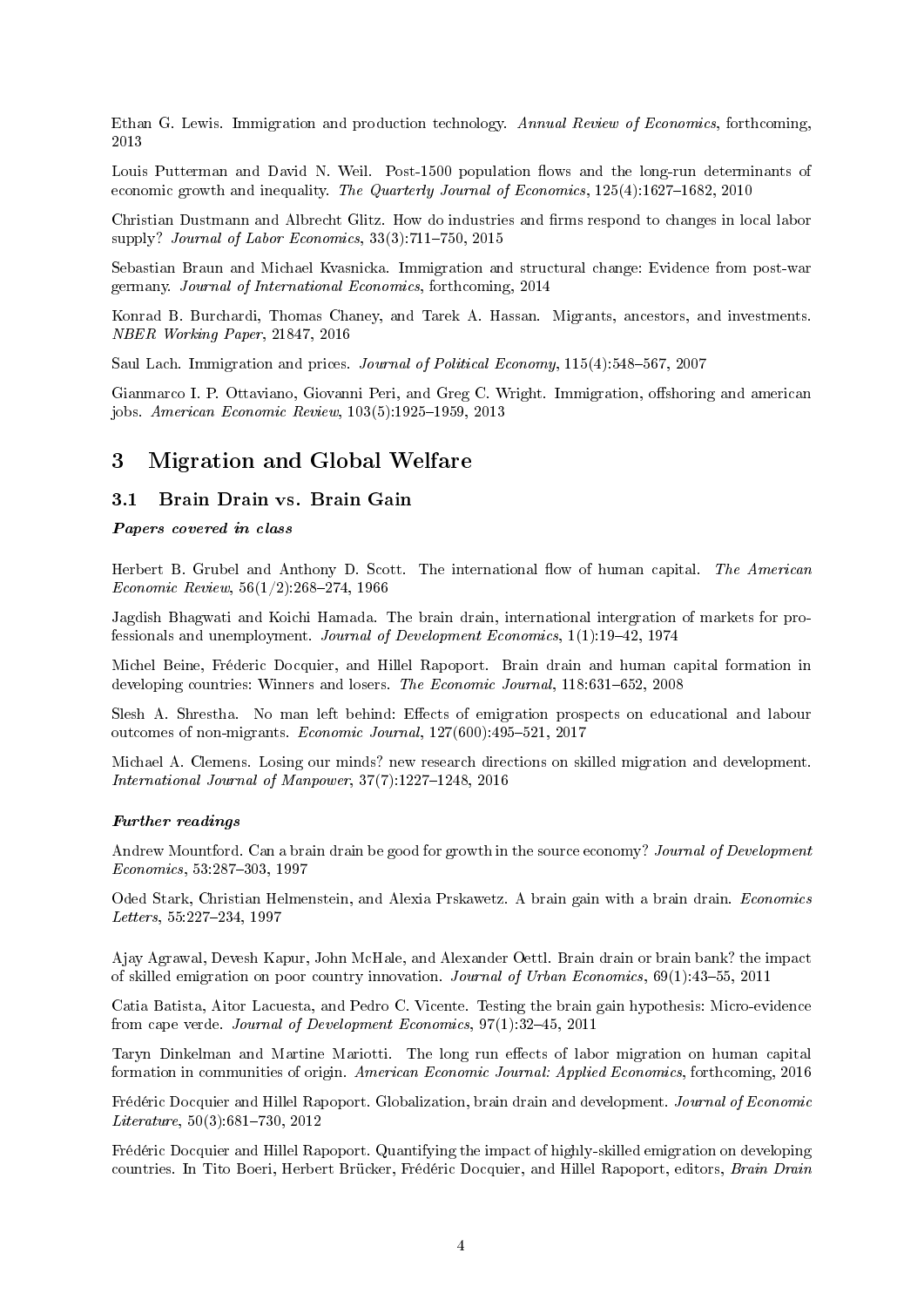and Brain Gain: The Global Competition to Attract High-Skilled Migrants, chapter II. Oxford University Press, 2012

Prachi Mishra. Emigration and wages in source countries: Evidence from mexico. Journal of Development  $Economics, 82:180-199, 2007$ 

Benjamin Elsner. Emigration and wages: The eu enlargement experiment. Journal of International  $Economics, 91(1):154-163, 2014$ 

John Gibson and David McKenzie. Eight questions about brain drain. Journal of Economic Perspectives,  $25(3):107-128, 2011$ 

### 3.2 Migration and Global Welfare

### Papers covered in class

Michael A. Clemens. Economics and emigration: Trillion-dollar bills on the sidewalk? *Journal of Eco*nomic Perspectives,  $25(3)$ :83-106, 2011

Michael A. Clemens, Claudio Montenegro, and Lant Pritchett. Bounding the price equivalent of migration barriers. Review of Economics & Statistics, forthcoming, 2017

George J. Borjas. Immigration and globalization: A review essay. Journal of Economic Literature, forthcoming, 2015

Julian Di Giovanni, Andrei A. Levchenko, and Francesc Ortega. A global view of cross-border migration. Journal of the European Economic Association,  $13(1)$ :168-202, 2015

John Kennan. Open borders. Review of Economic Dynamics, 16(2):L1-L13, 2013

Costanza Biavaschi, MichałBurzyński, Benjamin Elsner, and Joël Machado. The gain from the drain: Skill-biased migration and global welfare. IZA Discussion Paper, 10275, 2016

#### Further readings

Amandine Aubry, MichałBurzyński, and Frédéric Docquier. The welfare impact of global migration in the oecd countries. Journal of International Economics,  $101:1-21$ ,  $2016$ 

Michael A. Clemens. Why do programmers earn more in houston than hyderabad? evidence from randomized processing of us visas. American Economic Review, Papers & Proceedings, 3:198-202, 2013

Bob Hamilton and John Whalley. Efficiency and distributional implications of global restrictions on labour mobility: Calculations and policy implications. Journal of Development Economics, 14(1-2):61-75, 1984

Paul Klein and Gustavo Ventura. Tfp differences and the aggregate effects of labor mobility in the long run. B.E. Journals in Macroeconomics, 7(1), 2007

## 4 Further topics

These are topics not covered in the course. I can provide literature recommendations upon request:

- Migration and the welfare state
- Migration and the family (care, fertility, intermarriage etc)
- The (self-)selection of migrants
- $\bullet$  Network effects in global migration
- Migrants in the education system
- Migration as a source of genetic diversity the *Out-of-Africa* hypothesis